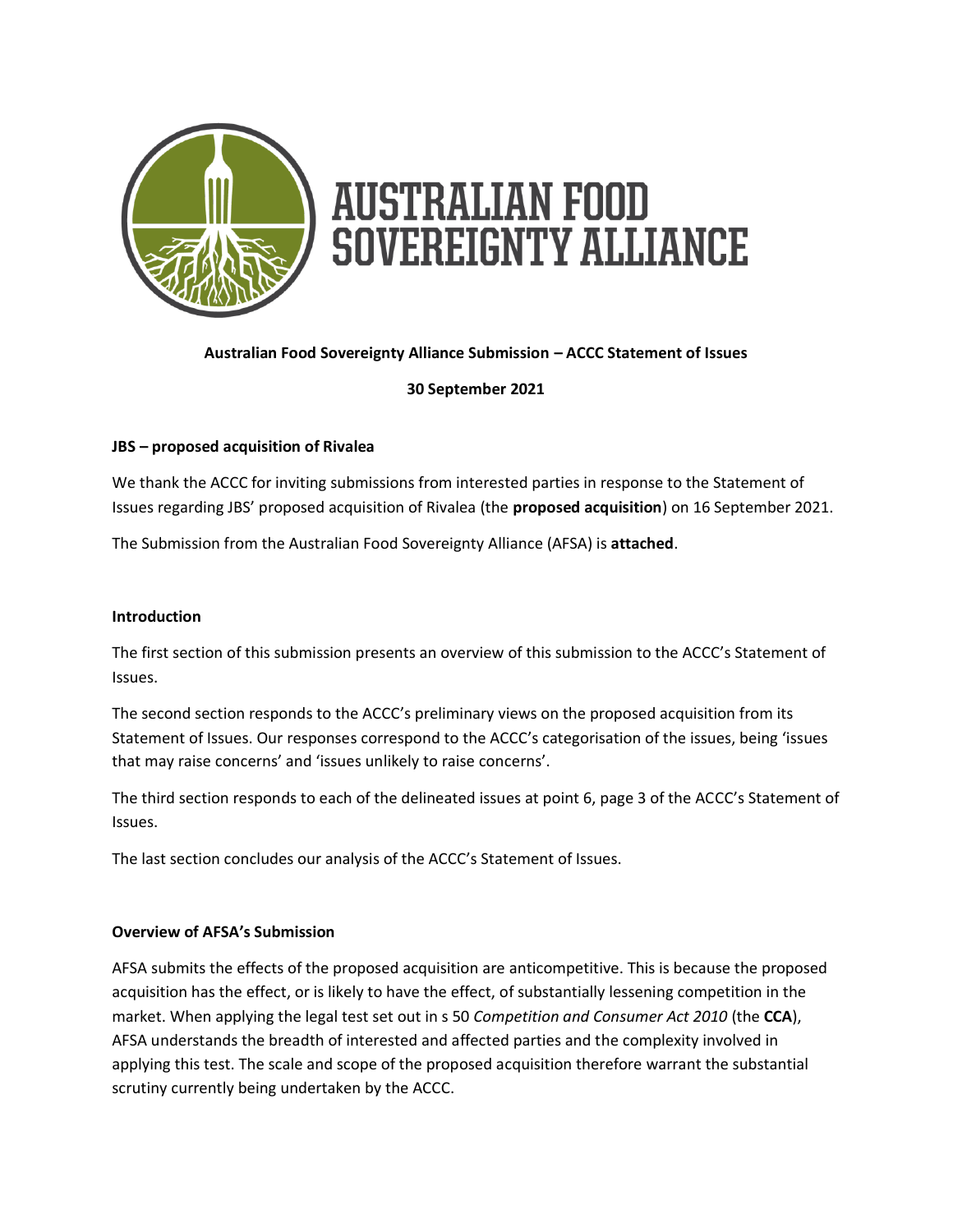The proposed acquisition has particular salience for AFSA members who are small-scale pig farmers, working in regenerative and agroecological practices, and who utilise Rivalea's Diamond Valley Pork (DVP) abattoir. This is because the frustration or foreclosure of access to third party service kills at DVP would render inoperable–either totally or for a not insubstantial period of time–AFSA members' pig production. Under the proposed acquisition, the likelihood of frustration or foreclosure of access to third party service kills would increase because of JBS' interest in consolidation of its share in the Australian pig processing market.

As a preliminary point, there is great difficulty in formulating this submission because of paradigmatic differences in JBS' business model of increasing market control and AFSA's stated aims of achieving food sovereignty. Food sovereignty asserts individual and collective autonomy over creating, managing and choosing food systems that are ethical and ecologically sound. As such, JBS' purchase of Rivalea, and its resultant increase in JBS' consolidation of pig processing, are the extant market from which AFSA aims to divest. JBS, more so than Rivalea, is incentivised to increase production, consolidate their business, and make exclusive their processes through vertical integration. JBS' encroachment on competition renders in itself not anticompetitive, but in confluence, anticompetitive. This has occurred to the extent that the territorial market for small-scale farmers in Victoria necessitates a near-prescription to using large-scale abattoirs upon pig farming. For us, the way AFSA members engage with Rivalea and exportfocused abattoirs is an unfortunate but necessary concession in a territorial market that preferences high-throughput and consolidation of market power over animal welfare, farmers' business efficacy and environmental priorities. **Under the proposed acquisition, JBS' increasing control of supply chains is anticompetitive in a market that already lacks competition.**

## **Response to ACCC's preliminary views:**

We understand the ACCC divides its preliminary views into three tiers, being:

- 1. Issues of concern;
- 2. Issues that may raise concerns; and
- 3. Issues unlikely to raise concerns.

There are two issues raised in the ACCC Statement of Issues that the ACCC considers second and third tier issues. Our submission deals with these in turn.

#### **'Issues that may raise concerns':**

#### **Frustration or foreclosure of access to third party service kills at DVP**

Based on JBS' previous record of frustration and foreclosure, including at Cargill in the USA, and Devonport and King Island in Tasmania, AFSA argues the risk of frustration is probable, and the risk of foreclosure of access to AFSA members' service kills is likely. We therefore submit the ACCC should recategorised this issue as an 'issue of concern'.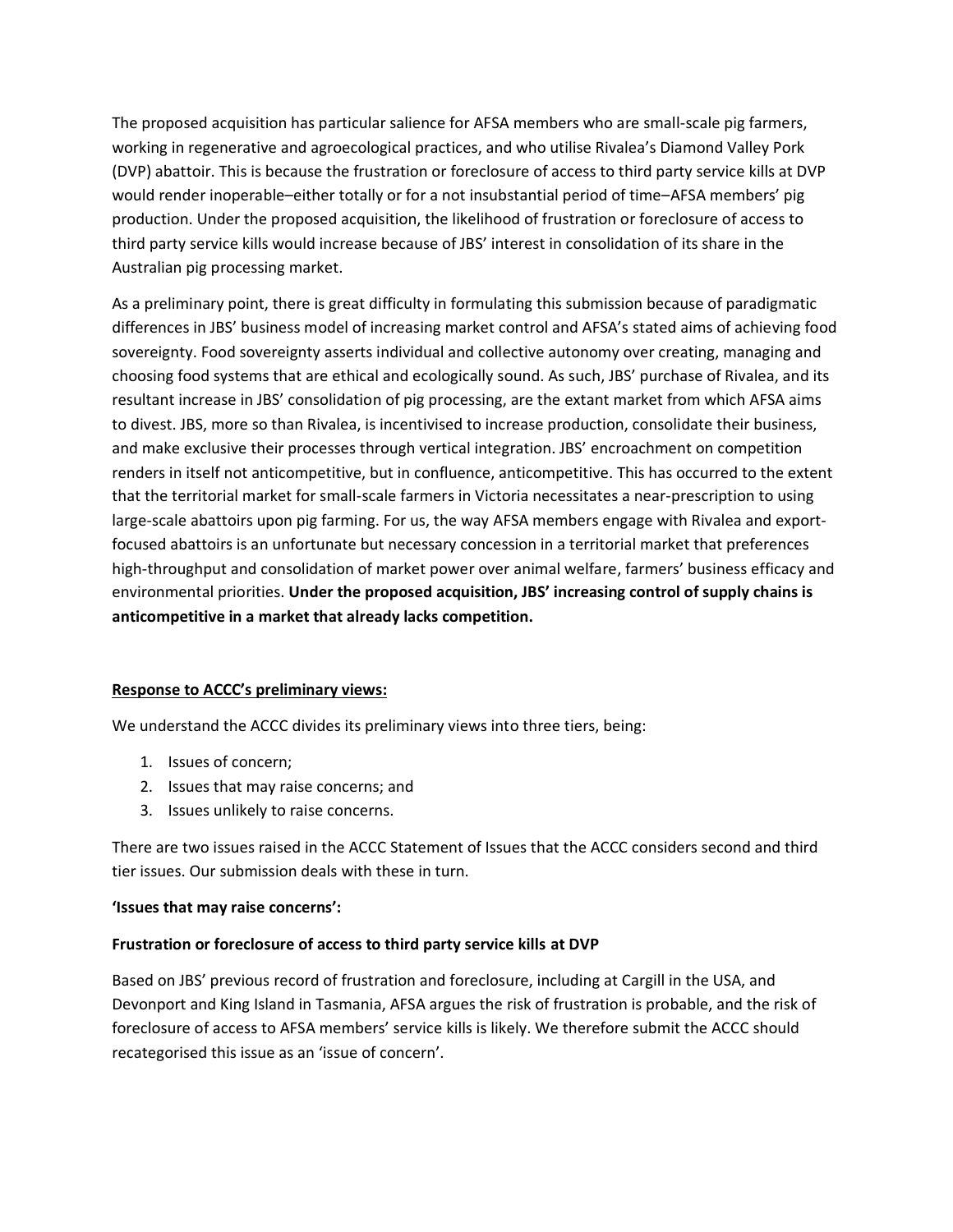As the ACCC has stated, 'there are few suitable alternatives' for pig producers in proximity to DVP. In our previous submission to this inquiry, we outlined that there are currently three abattoirs that service pig slaughtering for small-scale farmers in Victoria. Outside of DVP, the other options are C A Sinclair in Benalla, and Castle Estate in Koallah. The scope of competition is therefore small Victoria-wide, with limited choice around transport, animal welfare standards and costs.

AFSA mapped our members who said they use, or plan to use, DVP. The table below shows travel times to the nearest alternative suppliers. For small-scale farmers, these travel times mean increased associated costs (such as for couriers and petrol).

Apart from AFSA members' transportation time and associated costs and ethical production, in being forced to access service kills at an abattoir that is export-accredited, large-scale with high throughput. This has the cumulative effect of decreasing competition in the market, particularly for small-scale operators who are rendered inoperable (by position JBS takes to frustrate or foreclose).

| <b>AFSA</b><br><b>Member</b> | Farm                 | <b>Distance to</b><br>current | Distance to alternative processing facility |                          |
|------------------------------|----------------------|-------------------------------|---------------------------------------------|--------------------------|
| name:                        |                      | processing                    |                                             |                          |
|                              |                      | facility                      |                                             |                          |
|                              |                      | <b>Diamond Valley</b>         | C A Sinclair -                              | Castle Estate - Koallah, |
|                              |                      | <b>Pork - Laverton</b>        | <b>Benalla, VIC</b>                         | <b>VIC</b>               |
|                              |                      | North, VIC                    |                                             |                          |
| Tammi and                    | Jonai Farms          | 1hour 15mins                  | 2hours 45mins                               | 2hours 5mins             |
| <b>Stuart Jonas</b>          |                      |                               |                                             |                          |
| Verne                        | Glenaleece           | 1hour 25mins                  | 2hours 15mins                               | 2hours 30mins            |
| Glenwright                   | Farms                |                               |                                             |                          |
| Nadine                       | Wattlebank           | 2hour 25mins                  | 3hours 55mins                               | 3hours 50mins            |
| Verboon                      | Park Farm            |                               |                                             |                          |
| David                        | Walwa Park           | 1hour                         | 2hours                                      | 3hours 30mins            |
| Markham                      |                      |                               |                                             |                          |
| Natalie Hardy                | <b>Brooklands</b>    | 1hour 25mins                  | 2hours 50mins                               | 1hour 55mins             |
|                              | Free Range           |                               |                                             |                          |
| Amy Pagett                   | <b>Ethical Swine</b> | 1hour 30mins                  | 3hours 30mins                               | 1hour 30mins             |
| and Michelle                 |                      |                               |                                             |                          |
| 'Buck'                       |                      |                               |                                             |                          |
| Buckingham                   |                      |                               |                                             |                          |
| <b>Bodhan Evans</b>          | Catherine            | 1hour 20mins                  | 2hours 40mins                               | 2hours 30mins            |
|                              | Farm                 |                               |                                             |                          |
| William                      | Pig and Earth        | 1hour 30mins                  | 2hours 55mins                               | 1hour 55mins             |
| <b>Bennett</b>               | Farm                 |                               |                                             |                          |
| Mara Ripani                  | Orto Farm            | 1hour 30mins                  | 2hours 50mins                               | 2hours                   |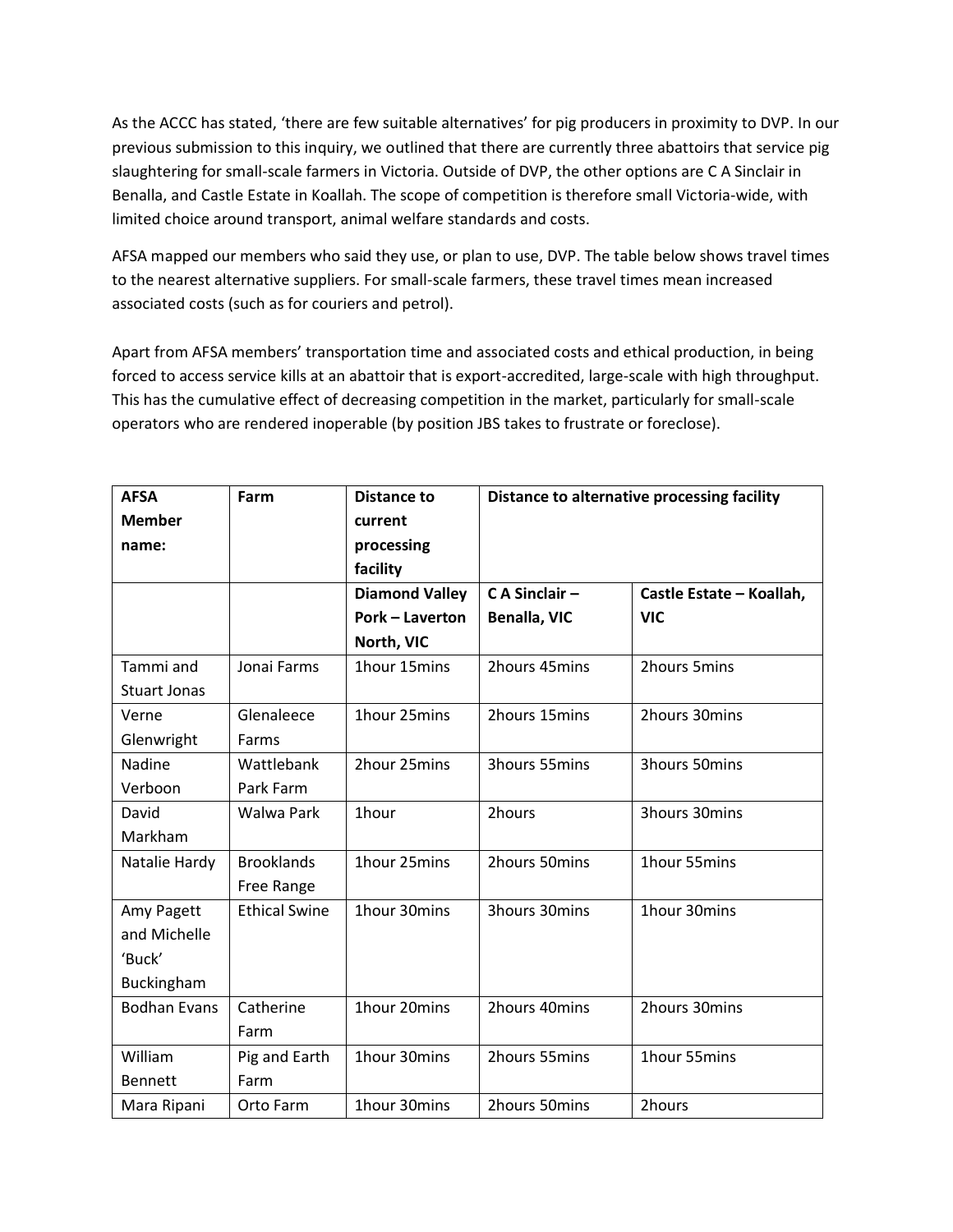The ACCC has stated that it is 'concerned that JBS, due to its downstream businesses, may have a greater incentive (than the current majority owner, Rivalea), to frustrate or foreclose access to third party service kills at DVP.' AFSA notes the impacts of these realities on small-scale farmers and territorial markets in the below examples from Tasmania.

## **Tasmania**

JBS acquired the Tasman Group for \$150million in 2008, financed through issuing stock. This included 3 plants within Tasmania – Longford, Devonport and King Island. Over the next 10 years, JBS closed two of the three plants within Tasmania in a strategy to increase throughput and profitability at the expense of kill availability, local producer profitability, local jobs and economies.

## *King Island*

In 2012 the King Island abattoir was closed overnight in a 'rationalisation' move by JBS. This drastically increased farmer transport costs, reducing profitability and hurt the local economy. The effects include:

- Local producers having to pay for live sea freight cost, which was assessed as \$112 per head.
- 80 staff lost their jobs, with about \$3.5M in wages lost to local economy, most of which left the island along with their families.

JBS' market power against that of the Government was underscored by Tasmania's Acting Premier, Bryan Green. The Acting Premier said he was deeply disappointed by the decision of JBS to close its King Island abattoir, stating "the Government has done everything possible to help keep the operation going and the closure is undoubtedly a blow to the community.' The ACCC considered investigating why JBS refused to sell or lease the King Island decommissioned plant but stated, "The act does not apply to a company that merely holds an asset and takes no action in relation to that asset"

- [https://www.beefcentral.com/processing/jbs-shuts-king-island-plant-in-southern](https://www.beefcentral.com/processing/jbs-shuts-king-island-plant-in-southern-rationalisation-move/)[rationalisation-move/](https://www.beefcentral.com/processing/jbs-shuts-king-island-plant-in-southern-rationalisation-move/)
- [https://www.abc.net.au/news/2019-11-15/king-island-cattle-farmers-pin-hopes-on](https://www.abc.net.au/news/2019-11-15/king-island-cattle-farmers-pin-hopes-on-abattoir/11700712)[abattoir/11700712](https://www.abc.net.au/news/2019-11-15/king-island-cattle-farmers-pin-hopes-on-abattoir/11700712)
- <https://australianabattoirs.com/wp-content/uploads/2013/06/kiafsg-final-report-17-jun.pdf>

#### *Devonport*

In 2018, more than 100 people working near Devonport lost their jobs when JBS Australia announced that the service kill facility that processed beef, pigs and sheep was 'no longer commercially viable'. The announcement left the State Government scrambling to maintain viable on-island meat processing capacity as well as the local jobs, two years after the Government had made a grant of \$800,000 to keep the plant afloat.

The plant was not offered up for sale, but after consultation was agreed to be leased for two years to Tasmanian Quality Meats (TQM) limited to only processing pigs. TQM managing director Bryan Oliver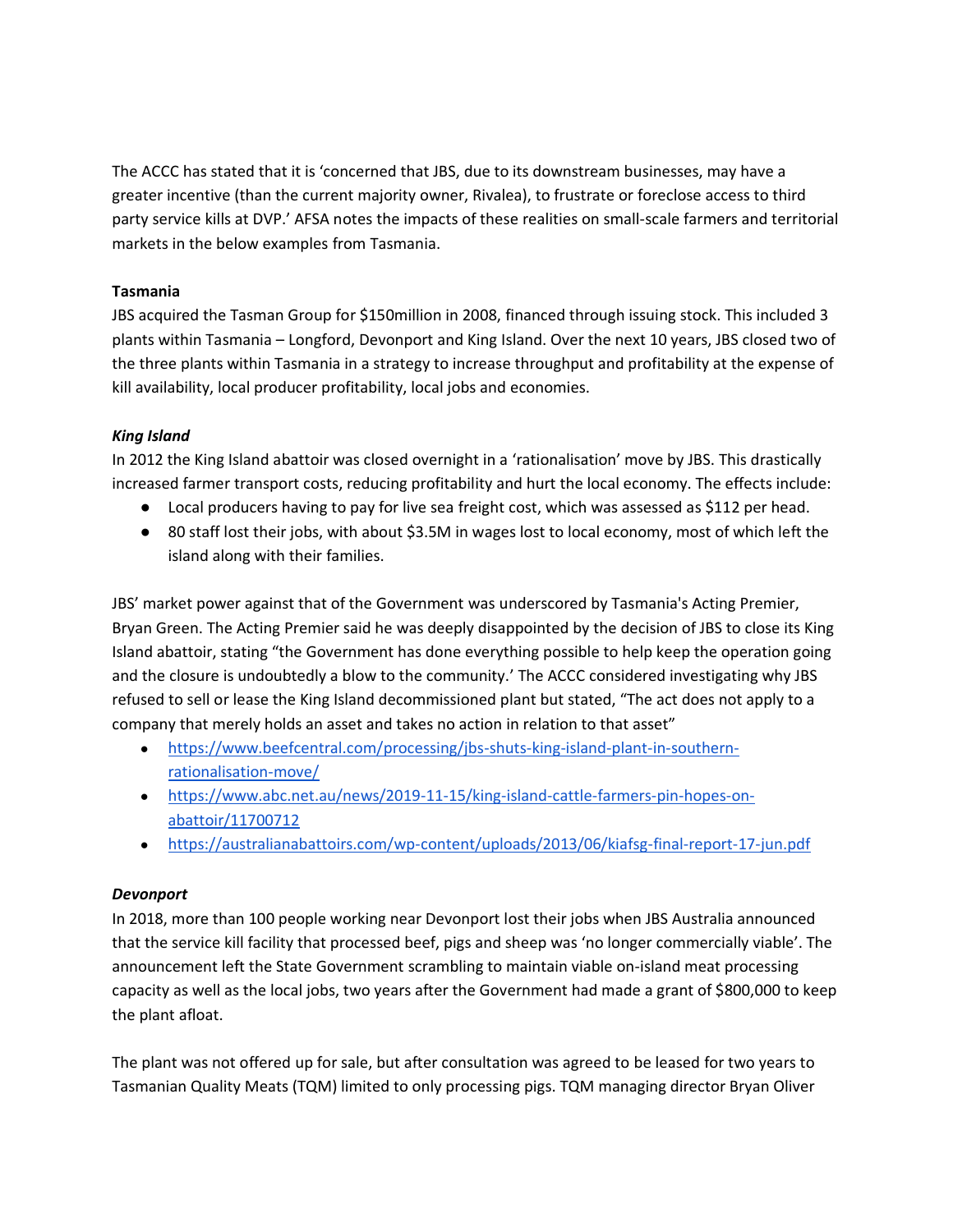said he wanted to take on the facility not to turn a profit, but to help keep Tasmania's pork industry afloat. "It has never been a viable proposition operating the pig floor only. We'll be switching everything on to run a third of the product."

JBS now takes Tasmanian lamb and sheep previously processed in Devonport to Victoria for slaughtering before sending the meat back to Tasmania. As Tasmanian Nationals Senator Steve Martin stated, this 'cost hundreds of Tasmanian jobs, added about \$1.30 a kilo to the price of lamb for the Tasmanian consumer and cost farmers \$20 per head.' He also stated, 'JBS shut the Devonport City Abattoir at a cost of 120 direct jobs with a huge effect on the local economy. JBS has also closed the meatworks on King Island, the sheep and lamb export floor at Longford and now they closed Devonport. TAS Quality Meats has re-opened the pig line and wants to do more but JBS refuses to lease the whole facility because it does not want competition against its own sheep and lamb operations.'

- [https://www.stevemartin.com.au/news/2019/3/8/tas-government-must-buy-devonport](https://www.stevemartin.com.au/news/2019/3/8/tas-government-must-buy-devonport-meatworks-to-save-local-jobs)[meatworks-to-save-local-jobs](https://www.stevemartin.com.au/news/2019/3/8/tas-government-must-buy-devonport-meatworks-to-save-local-jobs)
- [https://www.abc.net.au/news/2018-11-15/jbs-abattoir-takeover-by-tasmanian-quality](https://www.abc.net.au/news/2018-11-15/jbs-abattoir-takeover-by-tasmanian-quality-meats/10500720)[meats/10500720](https://www.abc.net.au/news/2018-11-15/jbs-abattoir-takeover-by-tasmanian-quality-meats/10500720)

The key difference between Rivalea and JBS is the maintenance of service kills, and the extent to which this may impact service kill customers who supply pork to JBS' downstream rivals. The JBS-owned Primo has a free-range line, which would cause AFSA members' small-scale pastured pig farming operations that are ethical and ecologically-sound to be perceived as direct market competition. As the Tasmanian examples elucidated, JBS will likely lock-out small-scale farmers, or decrease access to service kills.

Further, AFSA notes JBS' incentive to foreclose is increased if it follows through on its stated intentions to increase its use of domestic pork. JBS is commonly engaged in contract farming in the Unites States, and there is no reason to believe it won't be replicated in Australia. In contract farming models, retail value is realized by JBS – not farmers- which is very different for small-scale operators reliant on facilities owned by the likes of JBS.

## **Frustration or foreclosure of access to fresh pork for smallgoods producers and / or pork wholesalers**

JBS is the largest smallgoods producer in Australia (through Primo), a wholesaler of fresh pork. As the ACCC has outlined, 'post-acquisition, JBS would control three of the seven export accredited abattoirs in Australia (and three out of four in south-eastern Australia) along with a significant proportion of pork processing capacity'.

We share the ACCC's concern that JBS may have the incentive to leverage its increased upstream presence (particularly through its increased ownership of export accredited abattoirs) to either **directly or indirectly raise the costs** of its **downstream smallgoods or wholesaling rivals** by frustrating or foreclosing their access to a key input (fresh pork).' AFSA argues the incentives for JBS to vertically integrate risks the ultimate exclusion of downstream small-goods or wholesaling rivals.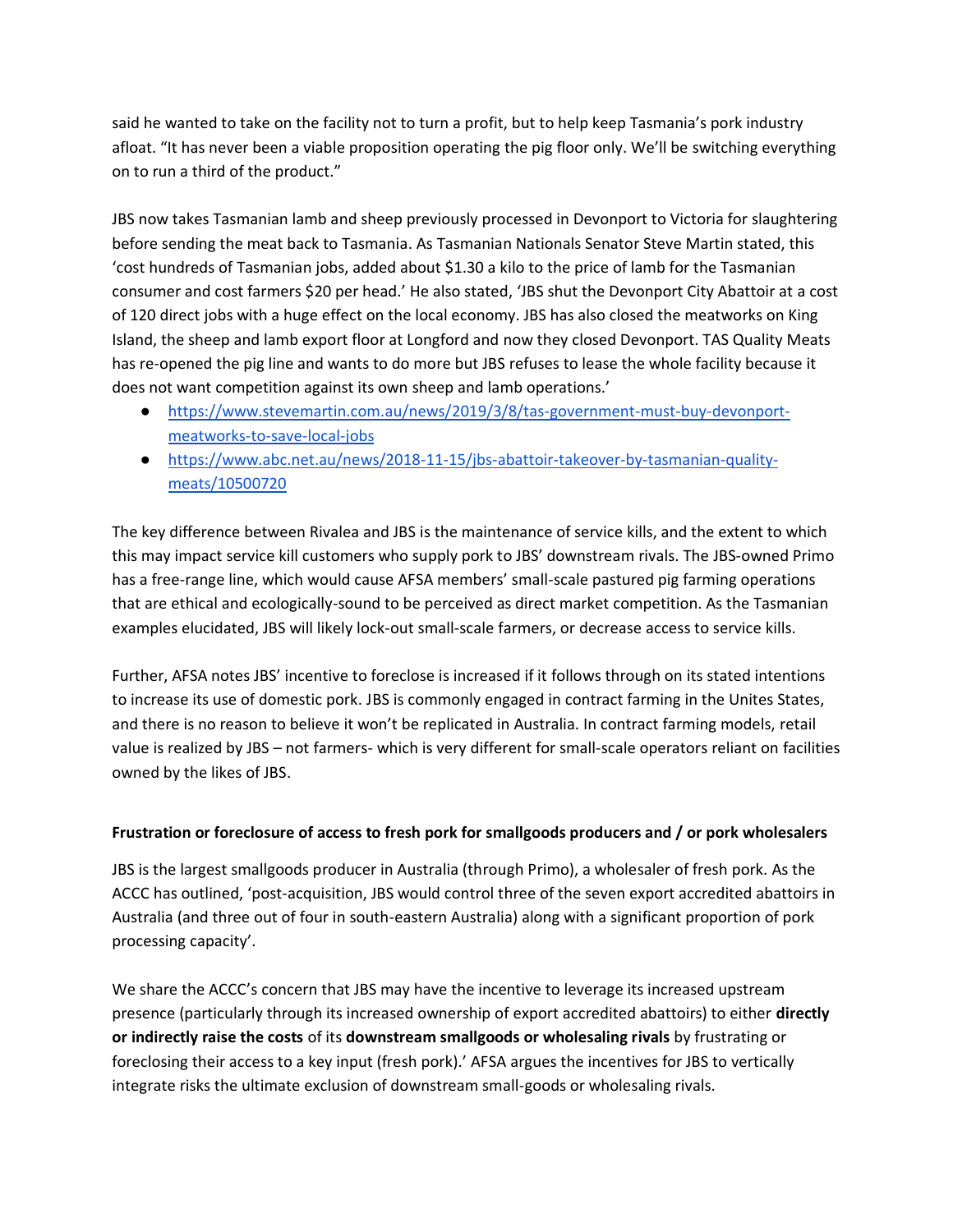#### **'Issues unlikely to raise concerns':**

#### **Lessening of competition due to direct overlap**

The ACCC considered the direct overlap between JBS and Rivalea, including the extent to which they compete in the acquisition of slaughter weight pigs, supply of service kills, supply of pork processing and the supply of fresh pork.

'The ACCC's preliminary view is that JBS (Brooklyn\*\*) and Rivalea (Corowa, Laverton North) *do not compete* to a significant extent in the acquisition of

- slaughter weight pigs;
- supply of service kills; and,
- supply of pork processing.

due to the location of their respective abattoirs'

As stated, there are already few options, risk in JBS further consolidating its stronghold. While no direct overlap, AFSA is concerned with how JBS extends its stronghold as it vertically integrates via the acquisition of Rivalea.

## **Bundling of other meats / meat products**

'As JBS does not supply any "must have" products which do not have close alternatives, the ACCC considers that JBS is unlikely to have sufficient bargaining power to demand customers acquire products in bundles post-acquisition.'

#### **Issues outlined**

The ACCC outlined the particular issues to which it invited submissions from interest parties. The relevant issues for AFSA are dealt with below.

## **The extent to which the cost of service kills and processing influences the region where a customer acquires their pigs from**

For AFSA members, the cost of service kills and processing are fundamental to the efficacy of our businesses. Transporting long distances to DVP (see table) for service kills, while not cost prohibitive, is a financial and ethical strain to small-scale, pigs on pasture operations. The fiscal strain would increase were JBS to foreclose or frustrate service kills to the extent small-scale farming operations would be inoperable totally or for not an insignificant period of time. These financial risks have increased with the diminishing of locally-owned abattoirs as they are bought by the likes of JBS and other multinationals that are export-oriented with business structures favouring vertical integration and export.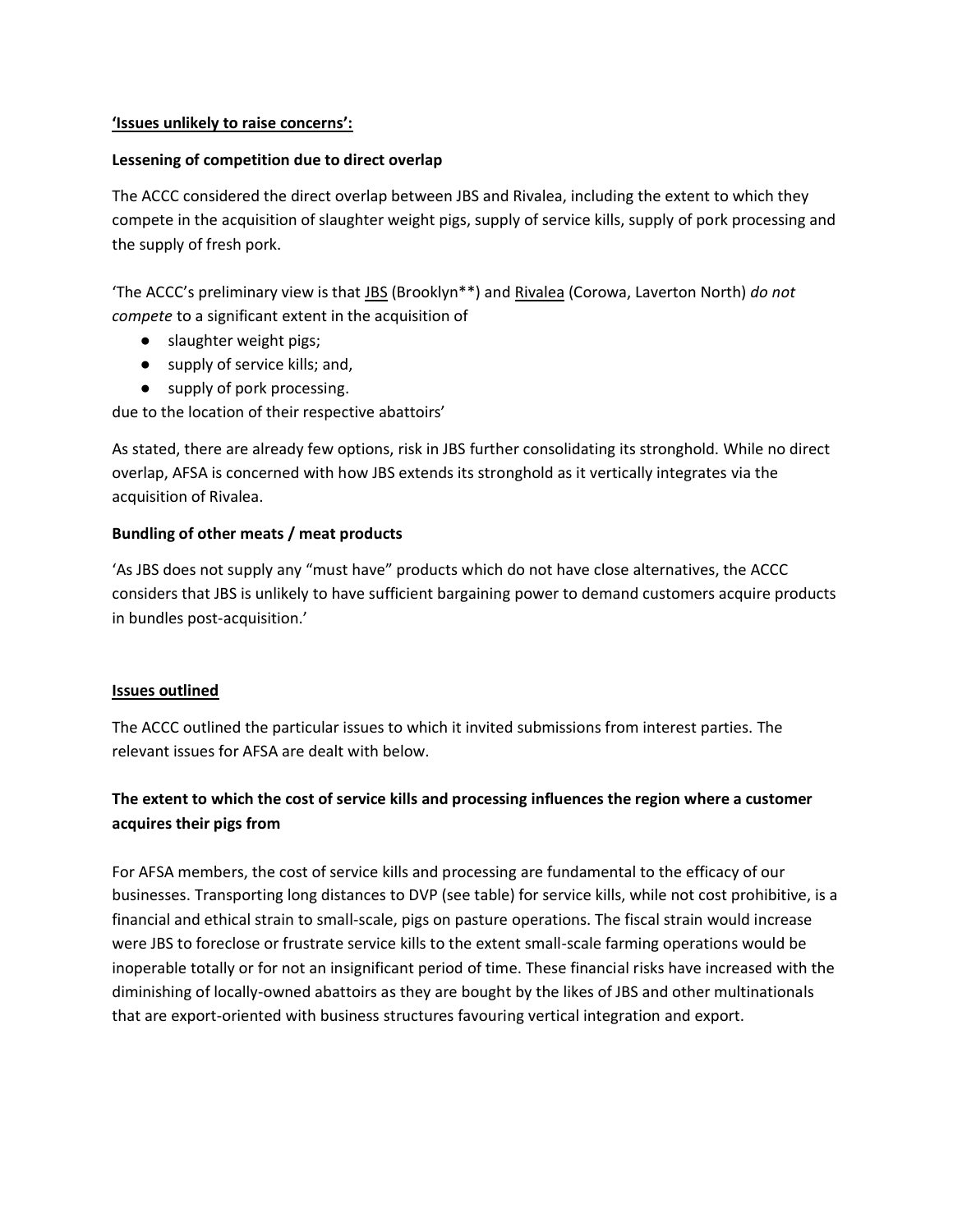With such little competition already in the market, the choice is already limited for small-scale regenerative pig farmers accessing abattoirs for pig processing. In response, AFSA and a farmer member Jonai Farms have begun planning for a small-scale, community-owned abattoir.

- Eight farmers are undertaking meat inspectors licences in the central highlands region of Victoria to work towards qualifications needed for processing of their own pigs, with planning and design underway for a small-scale abattoir to be built at Jonai Farms in Eganstown.
- Several farmers in the Murray Valley have secured a number of government grants to progress plans to build a cooperatively-owned abattoir outside of Barham, NSW.

● AFSA is campaigning [for small-scale abattoir exemption](https://afsa.org.au/blog/2021/06/09/victorian-producers-need-support-for-small-scale-and-local-abattoirs/) to Vic Agriculture Minister similar to UK The proposed acquisition has hastened this process, COVID-19 and the climate crisis having compounded pre-existing concerns of insecure access to service kills, and consolidation of the market by a multinational with [known corrupt practices,](https://www.bloomberg.com/news/articles/2021-07-15/brazil-s-batista-brothers-are-out-of-jail-and-worth-6-billion) an aversion to environmental concerns, poor [animal](https://awionline.org/press-releases/report-jbs-smithfield-worst-slaughter-plants-us)  [welfare practices](https://awionline.org/press-releases/report-jbs-smithfield-worst-slaughter-plants-us) and evidenced susceptibility t[o cyber-hacking.](https://www.abc.net.au/news/rural/2021-06-10/jbs-foods-pays-14million-ransom-cyber-attack/100204240)

# **The distribution and transportation processes for pig carcasses and boned pork, including the distance transported**

See above

# **The main factors smallgoods producers consider when acquiring fresh pork and the extent to which imported pork is substitutable with fresh pork**

AFSA members produce our own smallgoods from own pork. We object to imported pork's substitution with fresh pork. We reject the treatment of animals as a non-sentient commodity, and the eschewing of one's ethical obligations for market-oriented practices.

## **About AFSA**

The Australian Food Sovereignty Alliance (AFSA) is a farmer-led civil society organisation made up of organisations and individuals working together towards a food system in which people can create, manage, and choose their food and agriculture systems. AFSA is an independent organisation not aligned with any political party. We have around 700 farmer, individual, and organisational members.

AFSA provides a balanced voice to represent farmers. We connect small- and medium-scale Australian farmers for farmer-to-farmer knowledge sharing, work with all levels of government for scaleappropriate and consistent regulations and standards for agriculture, and advocate for fair pricing for those selling to the domestic market.

We are part of a robust global network of civil society organisations involved in food sovereignty and food security policy development and advocacy. We are members of the International Planning Committee for Food Sovereignty (IPC), La Via Campesina – the global movement of peasant farmers, and Urgenci: the International Network for Community-Supported Agriculture, and work regularly with Slow